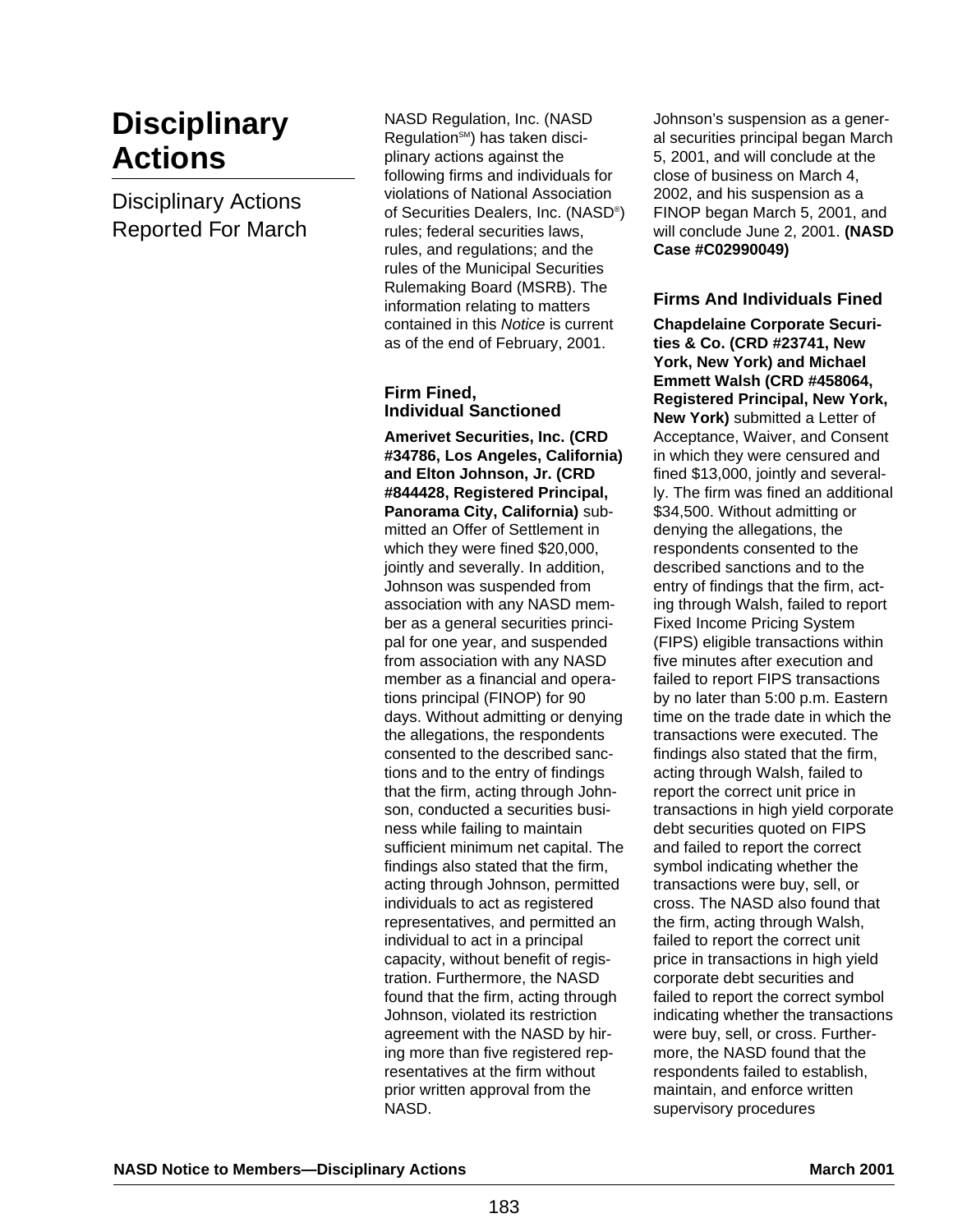reasonably designed to achieve compliance with NASD rules applicable to transaction reporting of high yield corporate debt securities. Moreover, the NASD found that the respondents permitted an individual to function as a corporate securities representative without benefit of NASD registration. **(NASD Case #C10010024)**

**Melhado, Flynn & Associates, Inc. (CRD #7340, New York, New York) and Pierce John Flynn (CRD #210395, Registered Principal, Bronxville, New York)** submitted a Letter of Acceptance, Waiver, and Consent in which they were fined \$10,000, jointly and severally. Without admitting or denying the allegations, the respondents consented to the described sanction and to the entry of findings that the firm, acting through Flynn, knowingly maintained the registrations of individuals not actively engaged in the firm's securities business, not functioning as registered representatives for the firm, and thereby, avoiding a lapse in registration. **(NASD Case #C10010012)**

**Standard New York Securities, Inc. (CRD #35560, New York, New York) and Neil Lutley Sclater-Booth (CRD #1240734, Registered Principal, New York, New York)** submitted a Letter of Acceptance, Waiver, and Consent in which they were censured and fined \$10,000, jointly and severally. The firm was also fined an additional \$1,000, jointly and severally with another individual. Without admitting or denying the allegations, the respondents consented to the described sanctions and to the entry of findings that the firm, acting through Sclater-Booth, permitted registered representatives of the firm to engage in conduct for which registration was required while the representatives were inactive due to the failure to

complete the Regulatory Element Continuing Education assessment. The findings also stated that the firm, acting through another individual, effected principal transactions in a security that were short sales without affixing the short sale designator when reporting the transactions. **(NASD Case #C3A010002)**

# **Firms Fined**

**AM Capital LLC (CRD #44351, New York, New York)** submitted a Letter of Acceptance, Waiver, and Consent in which the firm was censured, fined \$10,000, and required to revise its supervisory procedures concerning the Securities and Exchange Commission (SEC) and NASD firm quote rules. Without admitting or denying the allegations, the firm consented to the described sanctions and to the entry of findings that, as a registered market maker in securities, it failed to execute orders presented at the firm's published bid or published offer in an amount up to its published quotation size and, thereby, failed to honor its published quotation. The findings also stated that the firm's supervisory system did not provide for supervision reasonably designed to achieve compliance with respect to the applicable securities laws and regulations concerning the SEC and NASD firm quote rules. **(NASD Case #CMS010002)**

**Asiel & Co., LLC (CRD #1112, New York, New York)** submitted a Letter of Acceptance, Waiver, and Consent in which the firm was censured and fined \$10,000. Without admitting or denying the allegations, the firm consented to the described sanctions and to the entry of findings that it failed to report to the FIPS transactions in FIPS securities within five minutes after execution. **(NASD Case #CMS010008)** 

# **Comprehensive Capital Corp. (CRD #6215, Westbury New**

York) submitted a Letter of Acceptance, Waiver, and Consent in which the firm was censured and fined \$10,000. Without admitting or denying the allegations, the firm consented to the described sanctions and to the entry of findings that, as a registered market maker in securities, it failed to execute orders presented at the firm's published bid or published offer in an amount up to its published quotation size and, thereby, failed to honor its published quotation. The findings also stated that the firm's supervisory system did not provide for supervision reasonably designed to achieve compliance with applicable securities laws and regulations concerning the SEC and NASD firm quote rules. **(NASD Case #CMS010011)**

**Dalton Kent Securities Group, Inc. (CRD #38813, New York, New York)** submitted a Letter of Acceptance, Waiver, and Consent in which the firm was censured and fined \$18,000. Without admitting or denying the allegations, the firm consented to the described sanctions and to the entry of findings that it failed to timely report to the NASD statistical and summary information relating to the receipt of written customer complaints and failed to amend, or promptly amend, Forms U-4 or Forms U-5 to disclose the written complaints against registered representatives of the firm. The findings also stated that the firm failed to display immediately customer limit orders when each such order was at a price that would have improved the firm's bid or offer in each such security and failed to execute customer limit orders within one minute after each of the orders was activated. The NASD also found that the firm failed to use reasonable diligence to ascertain the best inter-dealer market for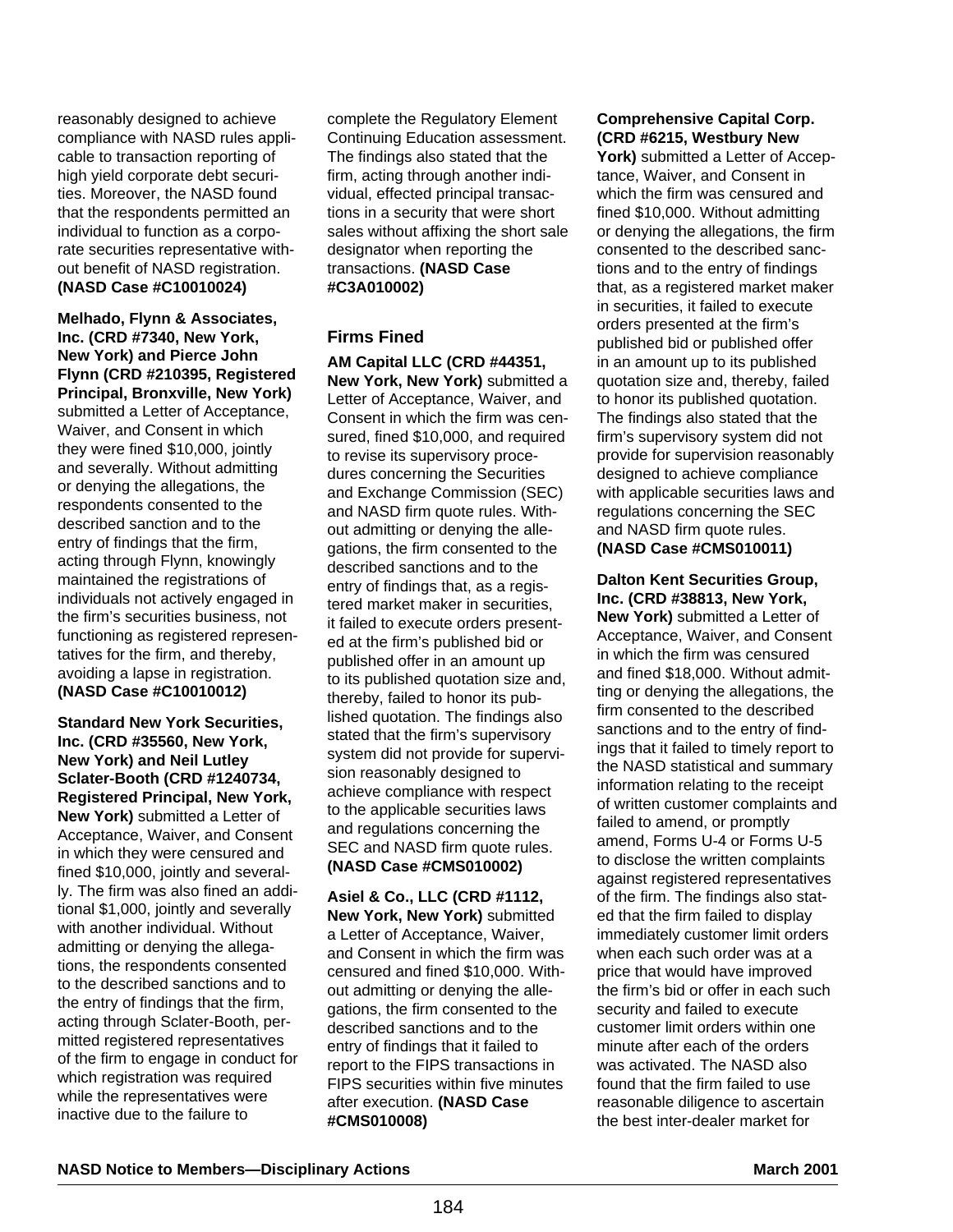certain securities to ensure the resultant price to its customers was as favorable as possible under prevailing market conditions. Furthermore, the NASD found that the firm failed to establish, maintain, and enforce written supervisory procedures concerning the firm's obligation to file statistical and summary information regarding customer complaints. **(NASD Case #C10010020)**

# **H&R Block Financial Advisors, Inc., formerly Olde Discount Corporation (CRD #5979,**

**Detroit, Michigan)** submitted a Letter of Acceptance, Waiver, and Consent in which the firm was censured, fined \$40,000, and required to establish and provide to the NASD amended written procedures reasonably designed to achieve compliance with the current requirements with respect to timely filing of amendments involving Disclosure Reporting Pages, Forms U-4, and Forms U-5. Without admitting or denying the allegations, the firm consented to the described sanctions and to the entry of findings that it failed to file Forms U-4 and Forms U-5 within 30 days after learning of reportable events or after learning of facts and circumstances giving rise to the requirement to amend such forms. **(NASD Case #C8A010004)**

# **John G. Kinnard and Company (CRD #466, Minneapolis, Min-**

**nesota)** submitted a Letter of Acceptance, Waiver, and Consent in which the firm was censured, fined \$10,000, and required to revise its written supervisory procedures relating to the SEC and NASD firm quote rules. Without admitting or denying the allegations, the firm consented to the described sanctions and to the entry of findings that, as a registered market maker in securities, it failed to execute orders presented at the firm's published bid or

published offer in an amount up to its published quotation size and, thereby, failed to honor its published quotation. The findings also stated that the firm's supervisory system did not provide for supervision reasonably designed to achieve compliance with applicable securities laws and regulations concerning the SEC and NASD firm quote rules. **(NASD Case #CMS010007)**

**JW Genesis Capital Markets, LLC n/k/a Conifer Securities LLC (CRD #23857, San Francisco, California)** submitted a Letter of Acceptance, Waiver, and Consent in which the firm was censured and fined \$10,750. Without admitting or denying the allegations, the firm consented to the described sanctions and to the entry of findings that it failed to report to ACT the correct symbol indicating whether the firm executed transactions in eligible securities in a principal or agency capacity and failed to report transactions within 90 seconds to ACT. The findings also stated that the firm failed to properly prepare and maintain order records in that the firm failed to maintain a record of unexecuted limit orders for more than one day beyond trade date. The NASD also found that the firm held unexecuted customer limit orders and continued to trade the subject securities for the firm's market-making account at prices that would have satisfied the customers' limit orders without executing the limit orders and executed customer limit orders at prices that were not equal to or better than the customers' protected prices. Furthermore, the NASD found that the firm failed to display customer limit orders in Nasdaq securities in its public quotation when each such order was at a price that would have improved the firm's bid or offer in each security or when the order was priced equal to the

firm's bid or offer and the national best bid or offer for each such security and the size of the order represented more than a de minimis change in relations to the size associated with the firm's bid or offer in each such security. **(NASD Case #C05010004)**

### **Prudential Securities Incorporated (CRD #7471, New York, New**

**York)** submitted a Letter of Acceptance, Waiver, and Consent in which the firm was censured and fined \$25,000. In addition, the firm was required to conduct a review of its supervisory procedures regarding registration of personnel and to implement changes no later than 90 days from the date of acceptance of this AWC. Without admitting or denying the allegations, the firm consented to the described sanctions and to the entry of findings that it allowed an individual to be actively engaged in the management of the firm's securities business as an executive vice president without being registered with the NASD in any principal capacity. The findings also stated that the firm failed to establish, maintain, and enforce written supervisory procedures that would ensure the proper registration of all persons actively engaged in the management of the firm's investment banking or securities business. **(NASD Case #C05000050)** 

**Rom-Bo Trading Co. (CRD #37554, Chicago, Illinois)** submitted a Letter of Acceptance, Waiver, and Consent in which the firm was censured, fined \$10,000, and required to revise its supervisory procedures with respect to SEC and NASD firm quote rules. Without admitting or denying the allegations, the firm consented to the described sanctions and to the entry of findings that, as a registered market maker in securities, it failed to execute orders presented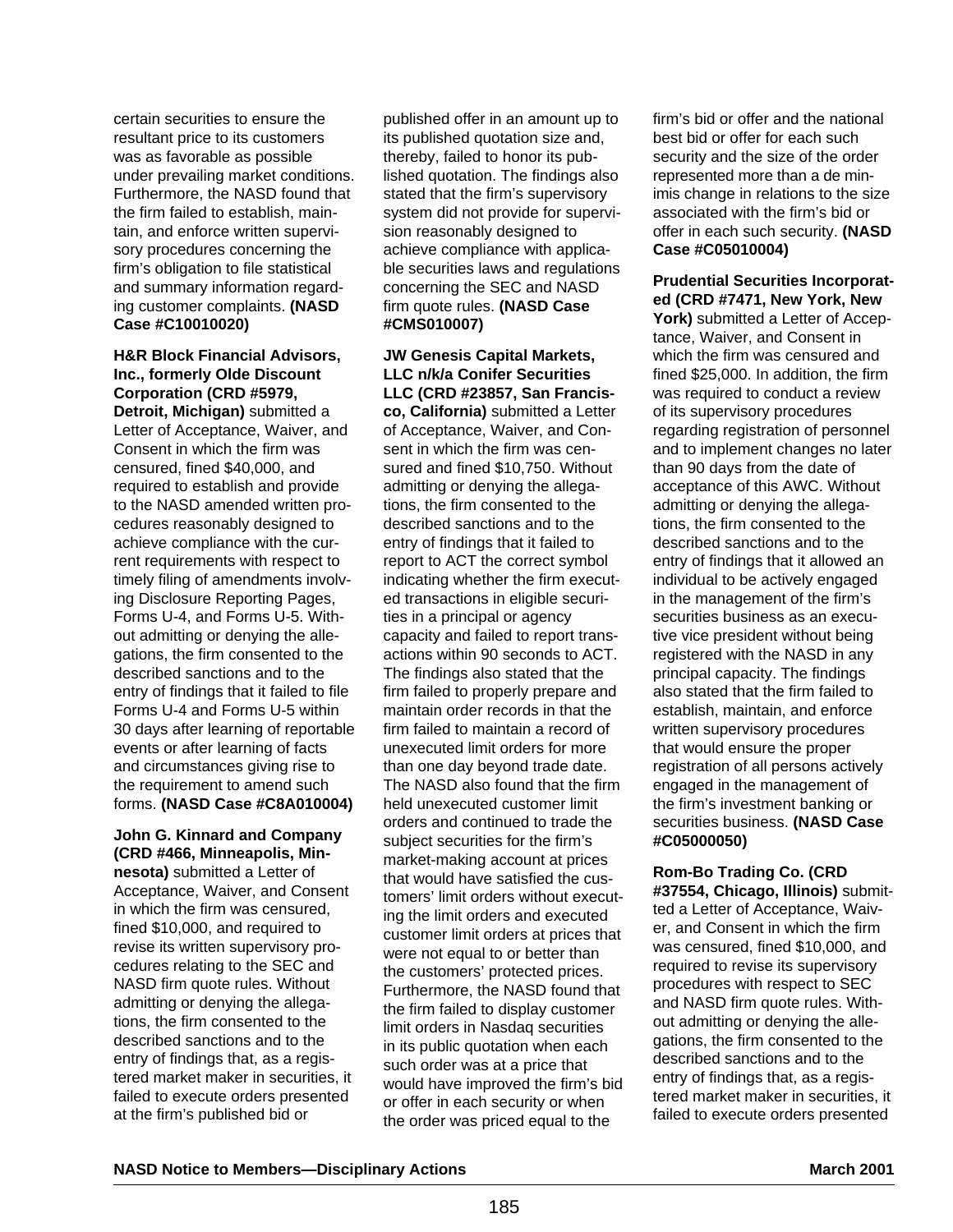at the firm's published bid or published offer in an amount up to its published quotation size and, thereby, failed to honor its published quotation. The findings also stated that the firm's supervisory system did not provide for supervision reasonably designed to achieve compliance with applicable securities laws and regulations concerning the SEC and NASD firm quote rules. **(NASD Case #CMS010006 )** 

**Stock USA, Inc. (CRD #40687, San Diego, California)** submitted an Offer of Settlement in which the firm was censured and fined \$5,000, jointly and severally with one respondent. The firm was fined an additional \$15,000 and ordered to retain a consultant to review its supervisory procedures and to adopt and implement all recommendations made by the consultant. Without admitting or denying the allegations, the firm consented to the described sanctions and to the entry of findings that it allowed an unregistered person to engage in its securities business and allowed a statutorily disqualified person to associate with the firm. The findings also stated that the firm, acting through an individual, failed to exercise adequate, meaningful supervision over the operation of a branch office and failed to establish or implement the level of supervision required by the absence of an experienced manager. The NASD also found that the firm's supervisory procedures manual failed to adequately address the various types of business conducted by the firm and to address the need to separate functions so as to prevent unregistered individuals from providing brokerage services to public customers. **(NASD Case #CAF000029)**

**The Fleet Trading Division of Fleet Securities (CRD #13071, Jersey City, New Jersey)** submitted a Letter of Acceptance, Waiver, and Consent in which the firm was censured, fined \$55,000, and required to revise its supervisory procedures concerning the SEC and NASD firm quote rules. Without admitting or denying the allegations, the firm consented to the described sanctions and to the entry of findings that, as a registered market maker in securities, it failed to execute orders presented at the firm's published bid or published offer in an amount up to its published quotation size and, thereby, failed to honor its published quotation. The findings also stated that the firm's supervisory system did not provide for supervision reasonably designed to achieve compliance with applicable securities laws and regulations concerning the SEC and NASD firm quote rules. **(NASD Case #CMS010005)**

# **T.R. Winston & Company, Inc. (CRD #10571, Bedminster, New**

**Jersey)** submitted a Letter of Acceptance, Waiver, and Consent in which the firm was censured and fined \$20,000. Without admitting or denying the allegations, the firm consented to the described sanctions and to the entry of findings that it failed to report transactions in Nasdaq SmallCap<sup>sM</sup> and Nasdaq National Market, (NNM) securities within 90 seconds and failed to accept or decline transactions in ACT eligible securities within 20 minutes after execution. The findings also stated that the firm failed to prepare and maintain purchase and sale memoranda for principal transactions that identified whether the subject transactions were market or limit orders and failed to establish, maintain, and enforce adequate written supervisory procedures regarding its trading and market-making

operations. In addition, the NASD found that the firm allowed an individual to supervise its trading and market-making operations while not properly registered as an equity trader. **(NASD Case #C9B010005)**

#### **U.S. Securities & Futures Corp. (CRD #36045, New York, New**

**York)** submitted a Letter of Acceptance, Waiver, and Consent in which the firm was censured and fined \$7,000, jointly and severally with an individual respondent. The firm was also fined an additional \$4,981. Without admitting or denying the allegations, the firm consented to the described sanctions and to the entry of findings that, acting through an individual, it failed to promptly amend its Form BD to indicate that a branch office was an Office of Supervisory Jurisdiction (OSJ) and failed to designate the office as an OSJ in its written supervisory procedures. The findings also stated that the firm, acting through an individual, permitted another individual associated with the firm to act as a registered person while his registration status was inactive due to his failure to complete the Regulatory Element of the NASD's Continuing Education Requirement. The NASD also found that the firm failed to immediately display customer limit orders in Nasdaq securities in its public quotation when each such order was at a price that would have improved the firm's bid or offer in each such security. Furthermore, the NASD found that the firm failed to accept or decline transactions in ACT within 20 minutes after execution. **(NASD Case #C10010014)**

**Vector Securities International, Inc. (CRD #22010, Deerfield, Illinois)** submitted a Letter of Acceptance, Waiver, and Consent in which the firm was censured, fined \$10,000, and required to revise its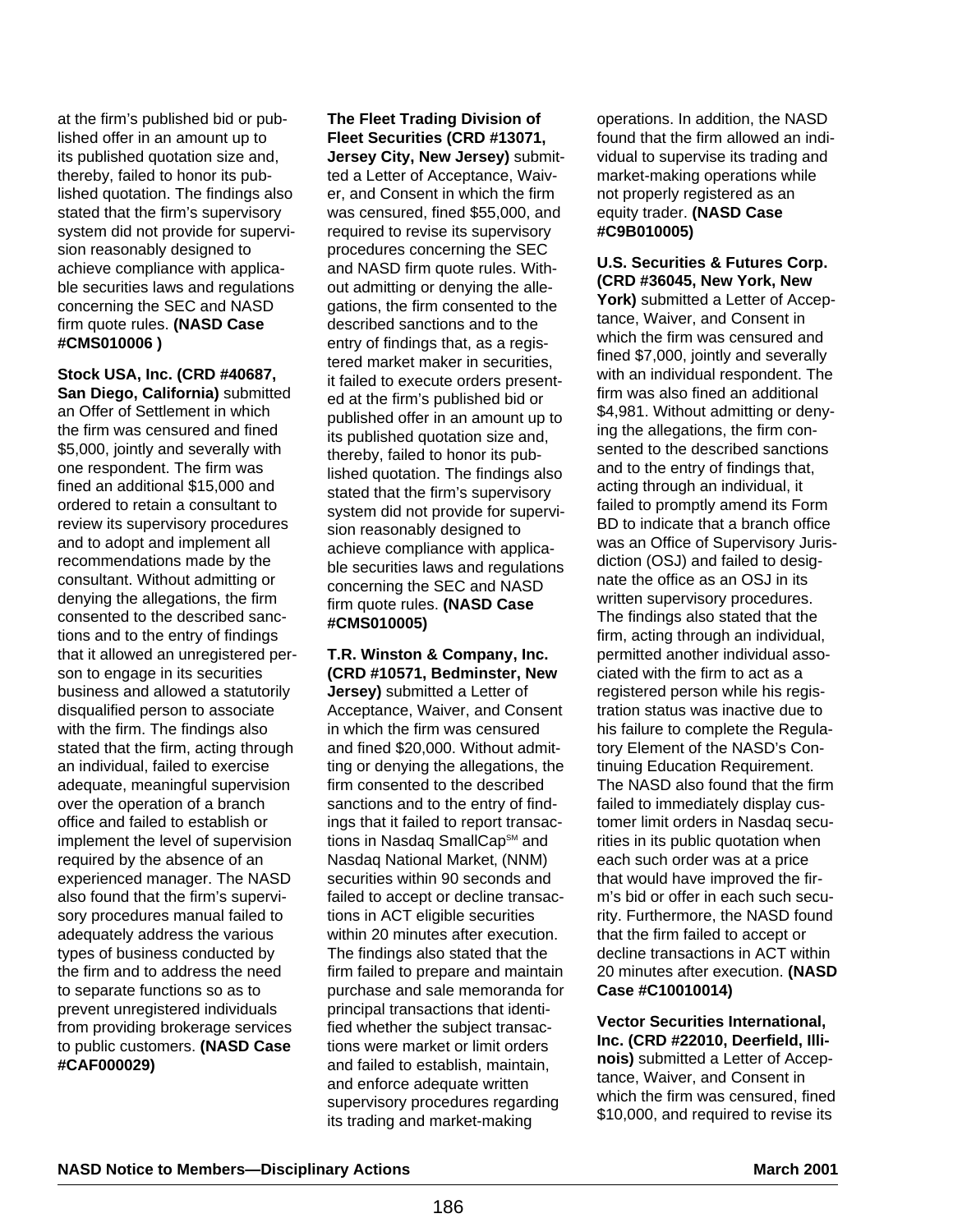written supervisory procedures with respect to short sales. Without admitting or denying the allegations, the firm consented to the described sanctions and to the entry of findings that it executed short sale transactions and a long sale transaction and failed to report each of these transactions through ACT with the correct short or long sale modifier. The findings also stated that the firm's supervisory system did not provide for supervision reasonably designed to achieve compliance with applicable securities laws and regulations concerning short sales. **(NASD Case #CMS000231)** 

**Wall Street Equities, Inc. (CRD #18432, New York, New York)** submitted a Letter of Acceptance, Waiver, and Consent in which the firm was censured, fined \$10,000, and required to revise its supervisory procedures concerning the SEC and NASD firm quote rules. Without admitting or denying the allegations, the firm consented to the described sanctions and to the entry of findings that, as a registered market maker in securities, it failed to execute orders presented at the firm's published bid or published offer in an amount up to its published quotation size and, thereby, failed to honor its published quotation. The findings also stated that the firm's supervisory system did not provide for supervision reasonably designed to achieve compliance with applicable securities laws and regulations concerning the SEC and NASD firm quote rules. **(NASD Case #CMS010004)**

**WIEN Securities, Inc. (CRD #10467, Jersey City, New Jersey)** submitted a Letter of Accep-

tance, Waiver, and Consent in which the firm was censured, fined \$17,500, and required to pay \$150, plus interest, in restitution. Without admitting or denying the

allegations, the firm consented to the described sanctions and to the entry of findings that it failed to use reasonable diligence to ascertain the best inter-dealer market for the subject security and buy or sell in such market so that the resultant price to each customer was as favorable as possible under prevailing market conditions. The findings also stated that the firm failed to report to ACT the contra side executing broker in transactions in eligible securities, failed to accept or decline in ACT transactions in eligible securities within 20 minutes after execution, and to report to ACT the correct symbol indicating whether transactions in eligible securities were as principal or agent. Furthermore, the NASD determined that the firm failed to immediately display customer limit orders in its public quote, when each such order was at a price better than its public quote, or at a price equal to its public quote when such quote was priced equal to the national best bid or offer in such security and that order represented more than a de minimis change in relation to the size associated with its bid or offer. The NASD also determined that the firm failed to show the correct time of entry, the time of execution, and the correct time of execution on the memorandum of brokerage orders, and failed to provide written notification to its customers that the price to each of its customers was an average price. In addition, the NASD found that the firm failed to provide written notification disclosing to its customers the reported trade price and whether it was a market maker in the security when it acted as principal for its own account, and failed to provide written notification disclosing to its customers its correct capacity. **(NASD Case #CMS010013)**

# **Individuals Barred Or Suspended**

**Deborah Suann Angus (CRD #2632511, Registered Representative, Scottsdale, Arizona)** submitted a Letter of Acceptance, Waiver, and Consent in which she was fined \$15,000, suspended from association with any NASD member in any capacity for 18 months, and ordered to pay \$227,775 in restitution to public customers. The fine must be paid and satisfactory proof of payment of restitution and interest must be provided before re-associating with any NASD member following the suspension or before requesting relief from any statutory disqualification. Without admitting or denying the allegations, Angus consented to the described sanctions and to the entry of findings that she participated in private securities transactions, for compensation, failed to provide her member firm with prior written notice, and failed to receive written permission from her member firm.

Angus' suspension began March 5, 2001, and will conclude at the close of business on September 4, 2002. **(NASD Case #C3A010003)**

**Gerald Biegler (CRD #1402834, Registered Representative, Monument, Colorado)** submitted a Letter of Acceptance, Waiver, and Consent in which he was fined \$30,511.28, which includes the disgorgement of \$25,511.28 in commissions earned, suspended from association with any NASD member in any capacity for 10 business days, and ordered to requalify by exam as a general securities representative within 90 days of acceptance of the AWC. If Biegler fails to requalify within the 90 days, he shall cease all activities that require registration in any capacity until he successfully passes the exam. Without admitting or denying the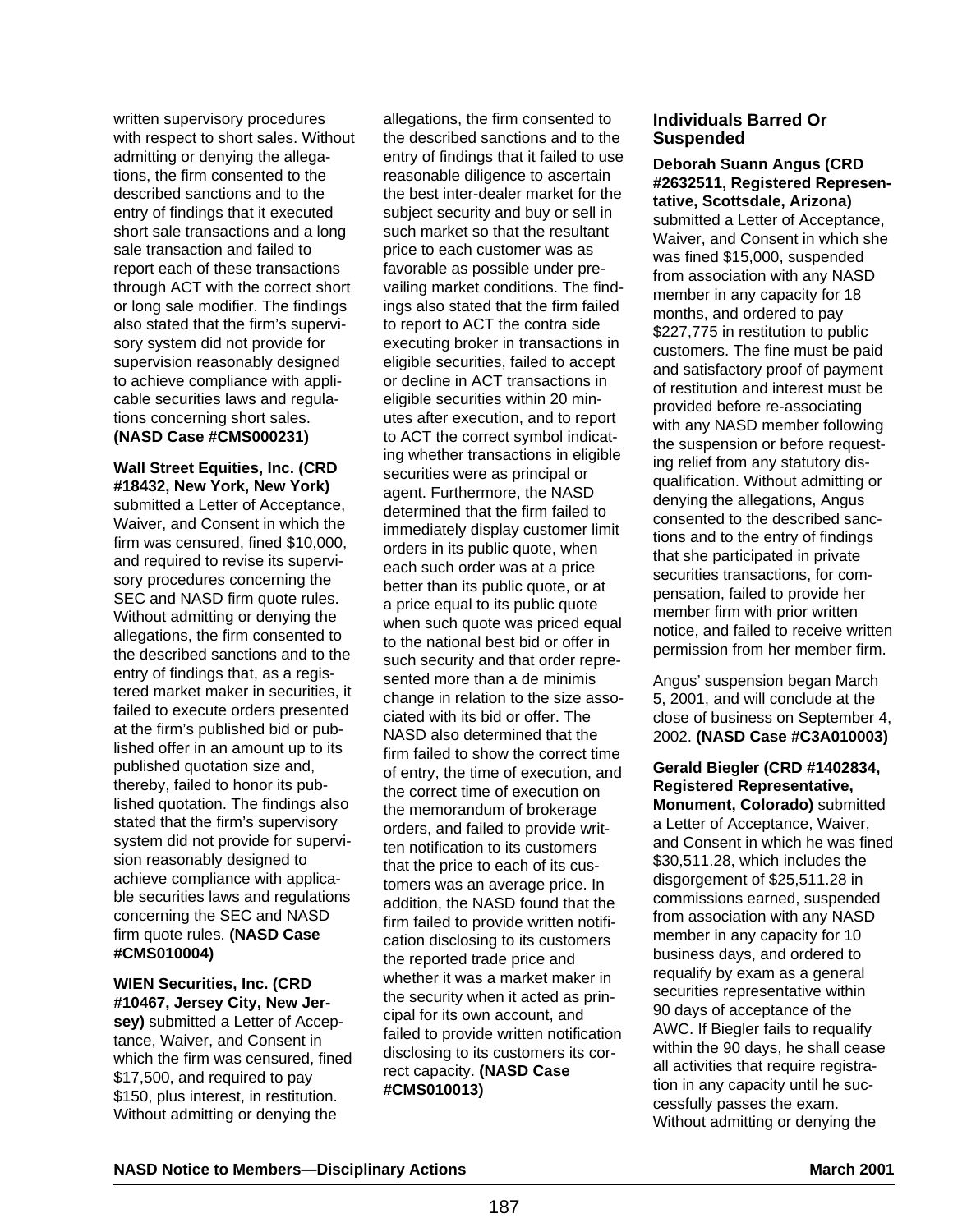allegations, Biegler consented to the described sanctions and to the entry of findings that he made unsuitable recommendations to public customers and engaged in unfair dealing with the customers. The NASD found that the basis for Biegler's recommendations was to generate commissions to compensate himself for his services.

Biegler's suspension began February 20, 2001, and concluded at the close of business on March 5, 2001. **(NASD Case #C3A000055)**

**Larry Eugene Boyer (CRD #1054795, Registered Principal, Reading, Pennsylvania)** submitted a Letter of Acceptance, Waiver, and Consent in which he was fined \$5,000, suspended from association with any NASD member in any capacity for two months, and ordered to disgorge \$3,600 in commissions. Without admitting or denying the allegations, Boyer consented to the described sanctions and to the entry of findings that he engaged in private securities transactions without prior written notice to, or approval from, his member firm.

Boyer's suspension began March 5, 2001, and will conclude at the close of business on May 4, 2001. **(NASD Case #C9A010003)**

#### **Tonya Cliché Bradley (CRD #4152813, Registered Representative, Edison, New Jersey)** sub-

mitted a Letter of Acceptance, Waiver, and Consent in which she was fined \$10,000 and suspended from association with any NASD member in any capacity for three months. The fine must be paid before reassociating with any NASD member following the suspension or before requesting relief from any statutory disqualification. Without admitting or denying the allegations, Bradley consented to the described sanctions and to the entry of findings that she provided false responses on her Form U-4.

Bradley's suspension began February 20, 2001, and will conclude on May 19, 2001. **(NASD Case #C9B000044)**

**Gregory Mark Burton (CRD #1026513, Registered Principal, Locust Valley, New York)** submitted a Letter of Acceptance, Waiver, and Consent in which he was fined \$5,000 and suspended from association with any NASD member in any capacity, including clerical or ministerial functions, for five business days. Without admitting or denying the allegations, Burton consented to the described sanctions and to the entry of findings that he engaged in outside business activities without providing his member firm with prompt written notice and accepted a \$311,000 finders fee for his services.

Burton's suspension will begin March 19, 2001, and will conclude at the close of business on March 23, 2001. **(NASD Case #C10010025)**

**Hector Camacho (CRD #3198218, Registered Representative, Bronx, New York)** submitted a Letter of Acceptance, Waiver, and Consent in which he was fined \$5,000 and suspended from association with any NASD member in any capacity for two years. The fine must be paid before reassociating with a member firm following the suspension or before requesting relief from any statutory disqualification. The sanctions were based on findings that Camacho willfully failed to disclose material facts on a Form U-4.

Camacho's suspension began February 20, 2001, and will conclude at the close of business on February 19, 2003. **(NASD Case #C10010007)**

# **Lee Bao Cao (CRD #3050046, Associated Person, Richardson,**

**Texas)** submitted a Letter of Acceptance, Waiver, and Consent in which he was suspended from association with any NASD member in any capacity for six months. Without admitting or denying the allegations, Cao consented to the described sanction and to the entry of findings that he willfully failed to disclose material information on his Form U-4.

Cao's suspension began March 5, 2001, and will conclude at the close of business on September 4, 2001. **(NASD Case #C05010006)**

**Marcial Fernando Chiong, Jr. (CRD #1548382, Registered Principal, New York, New York)** was fined \$100,000, barred from association with any NASD member in any capacity, and ordered to pay \$138,294.66, plus interest, in restitution to public customers. The sanctions were based on findings that Chiong effected transactions in the accounts of public customers without their prior knowledge, authorization, or consent. The findings also stated that Chiong failed to execute sell orders for public customers. **(NASD Case #C10000159)**

**Stewart Robert Clark (CRD #1895006, Registered Representative, Mount Vernon, Illinois)** was barred from association with any NASD member in any capacity. The sanction was based on findings that Clark failed to respond to NASD requests for information. **(NASD Case #C8A000031)**

**Steven Mark Cohen (CRD #1585810, Registered Principal, Roslyn, New York)** submitted an Offer of Settlement in which he was fined \$10,000 and suspended from association with any NASD member in any capacity for two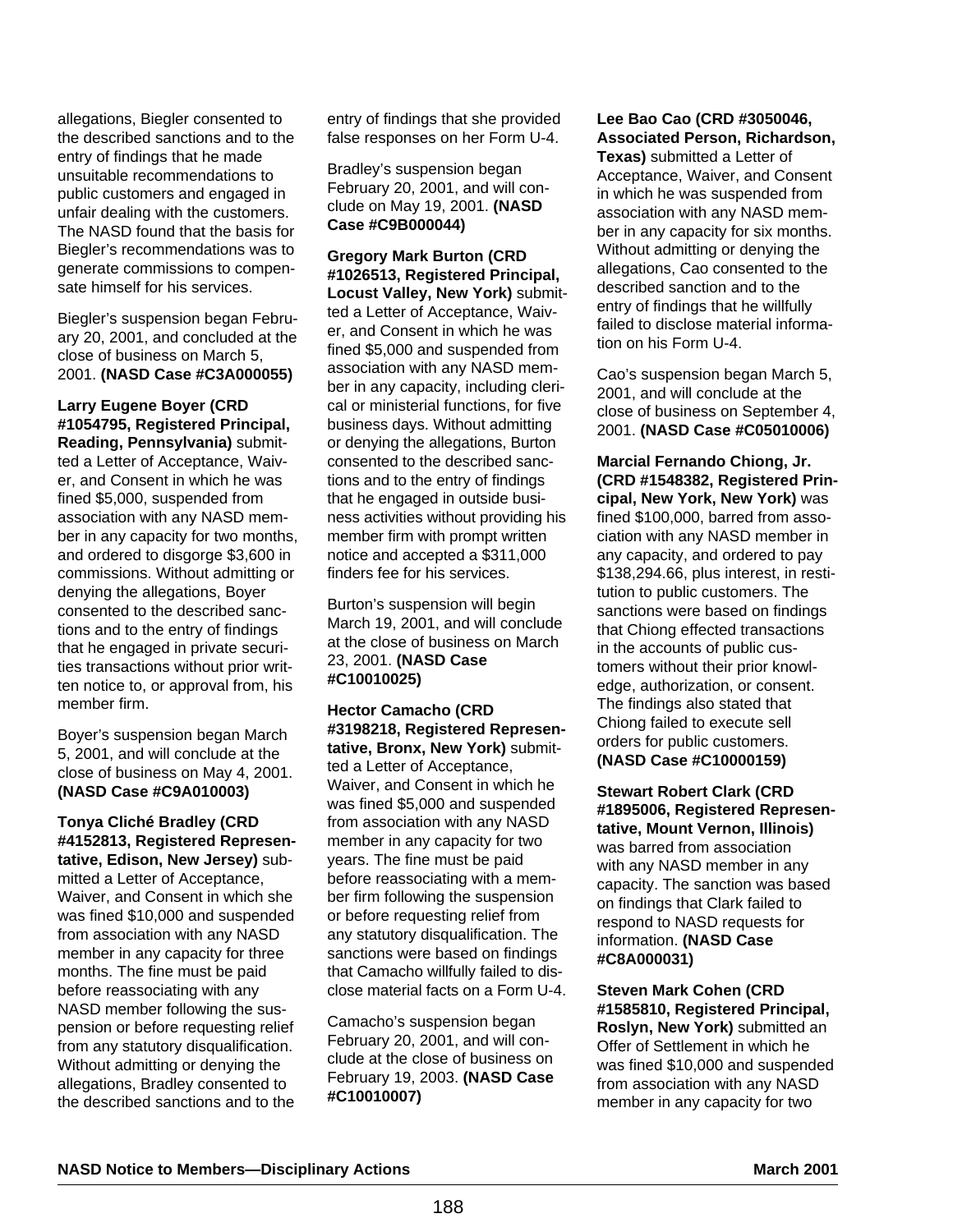years. The fine must be paid before reassociating with any NASD member following the suspension or before requesting relief from any statutory disqualification. Without admitting or denying the allegations, Cohen consented to the described sanctions and to the entry of findings that he failed to respond to NASD requests for information and documents.

Cohen's suspension will begin March 19, 2001, and will conclude at the close of business on March 18, 2003. **(NASD Case #C10990163)**

### **David Lee Colwell (CRD #2352256, Registered Representative, Hamilton, Ohio)** submitted a Letter of Acceptance, Waiver, and Consent in which he was fined \$5,000, suspended from association with any NASD member in any capacity for six months, and ordered to disgorge \$8,540, plus interest, to public customers. The fine must be paid and satisfactory proof of disgorgement, with interest, must be made before reassociating with any NASD member following the suspension or before requesting relief from any statutory disqualification. Without admitting or denying the allegations, Colwell consented to the described sanc-

tions and to the entry of findings that he sold promissory notes to public customers away from his member firm, failed to provide his firm with detailed written notice of the transactions, his role therein, and to receive permission from the firm to engage in the transactions.

Colwell's suspension began February 20, 2001, and will conclude on August 19, 2001. **(NASD Case #C8B010002)**

**Richard Alan D'Alessandro (CRD #1322113, Registered Representative, Verona, New Jersey)** submitted a Letter of Acceptance, Waiver, and Consent in which he was fined \$5,000 and suspended from association with any NASD member in any capacity for 60 days. The fine must be paid before reassociating with any NASD member following the suspension or before requesting relief from any statutory disqualification. Without admitting or denying the allegations, D'Alessandro consented to the described sanctions and to the entry of findings that he provided false responses on his Form U-4.

D'Alessandro's suspension began February 20, 2001, and will conclude at the close of business on April 20, 2001. **(NASD Case #C9B010003)**

**Richard Lamar Dukes (CRD #4146680, Registered Representative, Atlanta, Georgia)** submitted an Offer of Settlement in which he was fined \$5,000 and suspended from association with any NASD member in any capacity for one year. The fine must be paid before reassociating with any NASD member following the suspension or before requesting relief from any statutory disqualification. Without admitting or denying the allegations, Duke consented to the described sanctions and to the entry of findings that he provided false responses on his Form U-4.

Dukes' suspension began February 20, 2001, and will conclude at the close of business on February 19, 2002. **(NASD Case #C07000073)** 

**Michael Leroy Dunbar (CRD #2189075, Registered Principal, Brooklyn, New York)** submitted a Letter of Acceptance, Waiver, and Consent in which he was censured, fined \$135,000, barred from association with any NASD member in any capacity, and ordered to disgorge \$16,912.50 in profits. Without admitting or denying the allegations, Dunbar consented to

the described sanctions and to the entry of findings that he opened an account for a public customer over which he had control and in which he had a beneficial interest without being duly registered with the NASD. The findings also stated that Dunbar traded initial public offering (IPO) warrants (a "hot issue" ) in the immediate aftermarket. The NASD also found that, in connection with his activities in the IPO, Dunbar omitted to state material facts necessary to make the statements made, in light of the circumstances under which they were made, not misleading and engaged in acts, practices, or courses of business that operated as a fraud or deceit upon public investors. Furthermore, the NASD found that Dunbar requested payment for prospective purchases in the IPO from public customers before the SEC declared the IPO effective and executed transactions in the account of a public customer without the customer's prior knowledge, authorization, or consent. In addition, the NASD found that Dunbar failed to respond to NASD requests for information and/or documents and to appear for an on-the-record interview. **(NASD Case #C10990007)**

**Luis Alberto Gonzalez (CRD #2672385, Registered Representative, Rye, New York)** submitted a Letter of Acceptance, Waiver, and Consent in which he was barred from association with any NASD member in any capacity. Without admitting or denying the allegations, Gonzalez consented to the described sanction and to the entry of findings that he effected unauthorized transactions in the account of a public customer. The findings also stated that, in order to effect an unauthorized sale, Gonzalez caused the impersonation of the customer's financial advisor and affixed photocopies of the customer's signature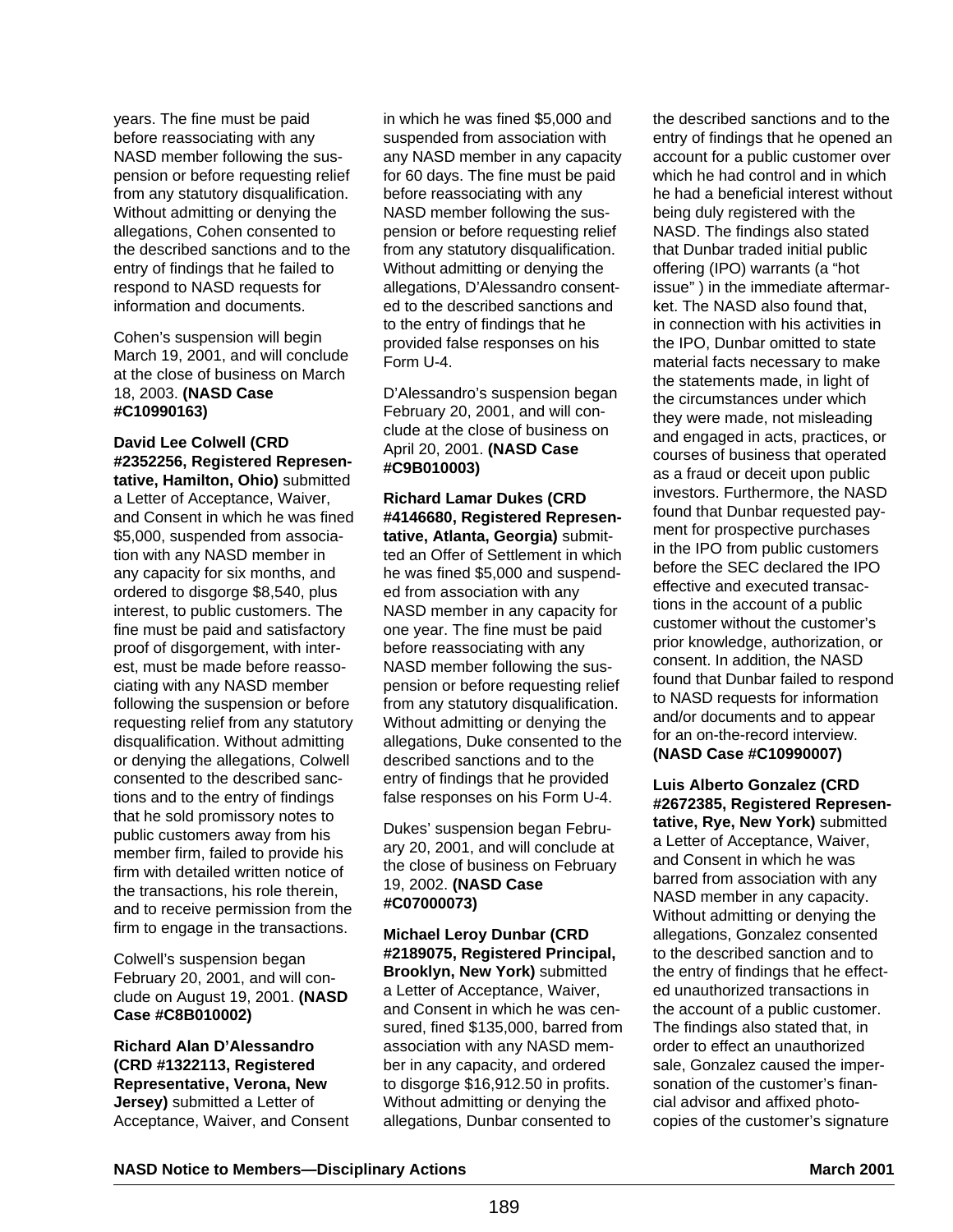to letters of authorization and wire instructions in order to effect an unauthorized sale and to wire funds from the customer's account to pay for the loss incurred because of the large difference in price between the original purchase and the sale. **(NASD Case #C10010008)**

**Howard Thomas Haynes (CRD #1330130, Registered Principal, Medina, Ohio)** submitted a Letter of Acceptance, Waiver, and Consent in which he was fined \$5,000 and suspended from association with any NASD member in any capacity for 14 days. Without admitting or denying the allegations, Haynes consented to the described sanctions and to the entry of findings that he failed to disclose outside business activities to his member firm.

Haynes' suspension began February 20, 2001, and will conclude at the close of business on March 5, 2001. **(NASD Case #C8B010001)**

**Thomas Dean Hiles (CRD #1313989, Registered Representative, Galesburg, Illinois)** submitted a Letter of Acceptance, Waiver, and Consent in which he was barred from association with any NASD member in any capacity and required to disgorge \$21,210.60 in earned commissions to public customers. The disgorgement must be paid before reassociating with any NASD member or before requesting relief from any statutory disqualification. Without admitting or denying the allegations, Hiles consented to the described sanctions and to the entry of findings that he participated in private securities transactions and failed to give written notice to, and receive written approval from, his member firm prior to engaging in such activities. **(NASD Case #C8A010003)** 

**Kester Eugene Hood (CRD #2509848, Registered Representative, York, Pennsylvania)** was barred from association with any NASD member in any capacity. The sanction was based on findings that Hood withdrew approximately \$2,890 from general ledger accounts belonging to a bank that was an affiliate of his member firm and converted the funds to his own use and benefit without the knowledge and consent of his member firm. The findings also stated that Hood failed to respond to NASD requests for information. **(NASD Case #C9A000035)**

**Jerold Carl Judkowitz (CRD #1025166, Registered Principal, Coral Springs, Florida)** submitted a Letter of Acceptance, Waiver, and Consent in which he was barred from association with any NASD member in a principal capacity and suspended from association with any NASD member in any capacity for one year. Without admitting or denying the allegations, Judkowitz consented to the described sanctions and to the entry of findings that, in his capacity as Director of Compliance for a former member firm, he failed to address properly customer complaints and take appropriate disciplinary action against offending registered representatives.

Judkowitz' suspension began March 5, 2001, and will conclude at the close of business on March 4, 2002. **(NASD Case #CAF010001)**

**Floyd Prentice Kirby (CRD #1307888, Registered Representative, Wilmington, North Carolina)** submitted an Offer of Settlement in which he was fined \$9,750 (which includes the disgorgement of commissions earned of \$4,750, plus interest) and suspended from association with any NASD member in any

capacity for three months. The fine and disgorgement must be paid before reassociating with any NASD member following the suspension or before requesting relief from any statutory disqualification. Without admitting or denying the allegations, Kirby consented to the described sanctions and to the entry of findings that he sold promissory notes to a public customer and received compensation, without providing written notice to, or receiving written approval from, his member firm.

Kirby's suspension began February 20, 2001, and will conclude on May 19, 2001. **(NASD Case #C07000056)**

**Karim Michael Lamarti (CRD #2737080, Registered Representative, Naples, Florida)** was barred from association with any NASD member in any capacity. The sanction was based on findings that Lamarti failed to respond to NASD requests for information. **(NASD Case #C07000065)** 

**Michael Anthony Laster, Sr. (CRD #2009671, Registered Representative, Bronx, New York)** submitted a Letter of Acceptance, Waiver, and Consent in which he was barred from association with any NASD member in any capacity. Without admitting or denying the allegations, Laster consented to the described sanction and to the entry of findings that he received \$5,429.74 from a public customer as premium payments on a whole life insurance policy and converted the funds for his own use and benefit without the customer's prior knowledge, authorization, or consent. The findings also stated that Laster willfully failed to disclose material facts on his Form U-4. **(NASD Case #C10010016)**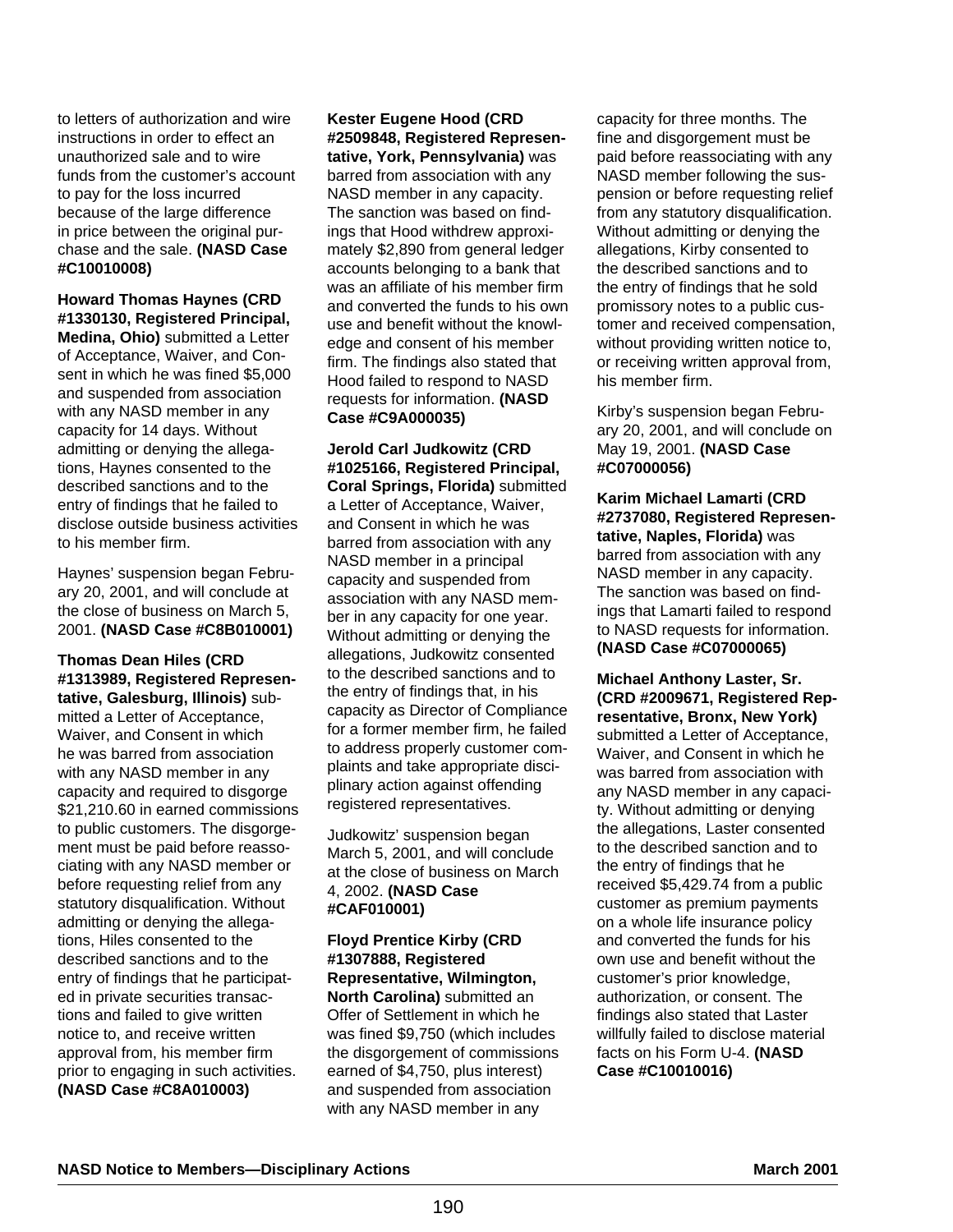#### **Susan Jennifer Loetell (CRD #1372725, Registered Principal, Cockeysville, Maryland)** was

barred from association with any NASD member in any capacity. The sanction was based on findings that Loetell withdrew approximately \$41,000 from proprietary accounts of her member firm and converted the funds to her own use and benefit without the knowledge or consent of her firm. The findings also stated that Loetell failed to respond to NASD requests for information and to appear for an on-the-record interview. **(NASD Case #C9A000034)**

**Robert Roy MacGregor (CRD #2048323, Registered Representative, Austin, Texas)** was barred from association with any NASD member in any capacity. The sanction was based on findings that MacGregor failed to respond to NASD requests for information. **(NASD Case #C01000012)**

**Brandon Douglas McLarty (CRD #2509059, Registered Principal, Indianapolis, Indiana)** submitted a Letter of Acceptance, Waiver, and Consent in which he was barred from association with any NASD member in any capacity. Without admitting or denying the allegations, McLarty consented to the described sanction and to the entry of findings that he effected numerous index option transactions in his personal margin accounts maintained at his member firm without depositing the required margin. Moreover, the NASD found that McLarty attempted to meet margin requirements by providing the member firm's clearing firm with checks totaling \$130,000 written on a closed account. **(NASD Case #C8A010006)**

**Brian McDonald Megenity (CRD #2889637, Registered Principal, Atlanta, Georgia)** submitted a Letter of Acceptance, Waiver, and

Consent in which he was fined \$2,500 and suspended from association with any NASD member in any capacity for 10 business days. Without admitting or denying the allegations, Megenity consented to the described sanctions and to the entry of findings that he acted in the capacity of a general securities principal before passing the Series 24 qualification exam and becoming properly registered with the NASD as a general securities principal.

Megenity's suspension began March 5, 2001, and will conclude at the close of business on March 16, 2001. **(NASD Case #C07000096)**

**Biagio Anthony Mento (CRD #3254784, Registered Representative, Palm City, Florida)** was barred from association with any NASD member in any capacity. The sanction was based on findings that Mento provided false responses on his Form U-4. Mento also failed to respond to NASD requests for information. **(NASD Case #C07000062)**

**Russell Scott Moriarty (CRD #2519745, Registered Representative, Lindenhurst, New York,)** submitted a Letter of Acceptance, Waiver, and Consent in which he was fined \$10,000 and suspended from association with any NASD member in any capacity for three months. Without admitting or denying the allegations, Moriarty consented to the described sanctions and to the entry of findings that he submitted, as the writing representative, applications for the purchase of whole life insurance products for non-existent persons to his member firm.

Moriarty's suspension began March 5, 2001, and will conclude at the close of business on June 4, 2001. **(NASD Case #C10010022)**

#### **Gary Brian Neus (CRD #3067192, Registered Representative, Baltimore, Maryland)**

submitted a Letter of Acceptance, Waiver, and Consent in which he was fined \$2,500 and suspended from association with any NASD member in any capacity for 30 days. The fine must be paid before re-associating with any NASD member following the suspension or before requesting relief from statutory disqualification. Without admitting or denying the allegations, Neus consented to the described sanctions and to the entry of findings that he submitted a Form U-4 to a member firm and failed to disclose that he was the subject of an investigation.

Neus' suspension began February 20, 2001, and will conclude at the close of business on March 21, 2001. **(NASD Case #C9A010001)** 

**Gary Dean Newell (CRD #1591288, Registered Representative, Farwell, Minnesota)** submitted a Letter of Acceptance, Waiver, and Consent in which he was suspended from association with any NASD member in any capacity for 18 months. In light of the financial status of Newell, no monetary sanction has been imposed. Without admitting or denying the allegations, Newell consented to the described sanction and to the entry of findings that he participated in private securities transactions without providing prior written notice to, or receiving permission from, his member firm.

Newell's suspension began February 20, 2001, and will conclude at the close of business on August 19, 2002. **(NASD Case #C3A010001)**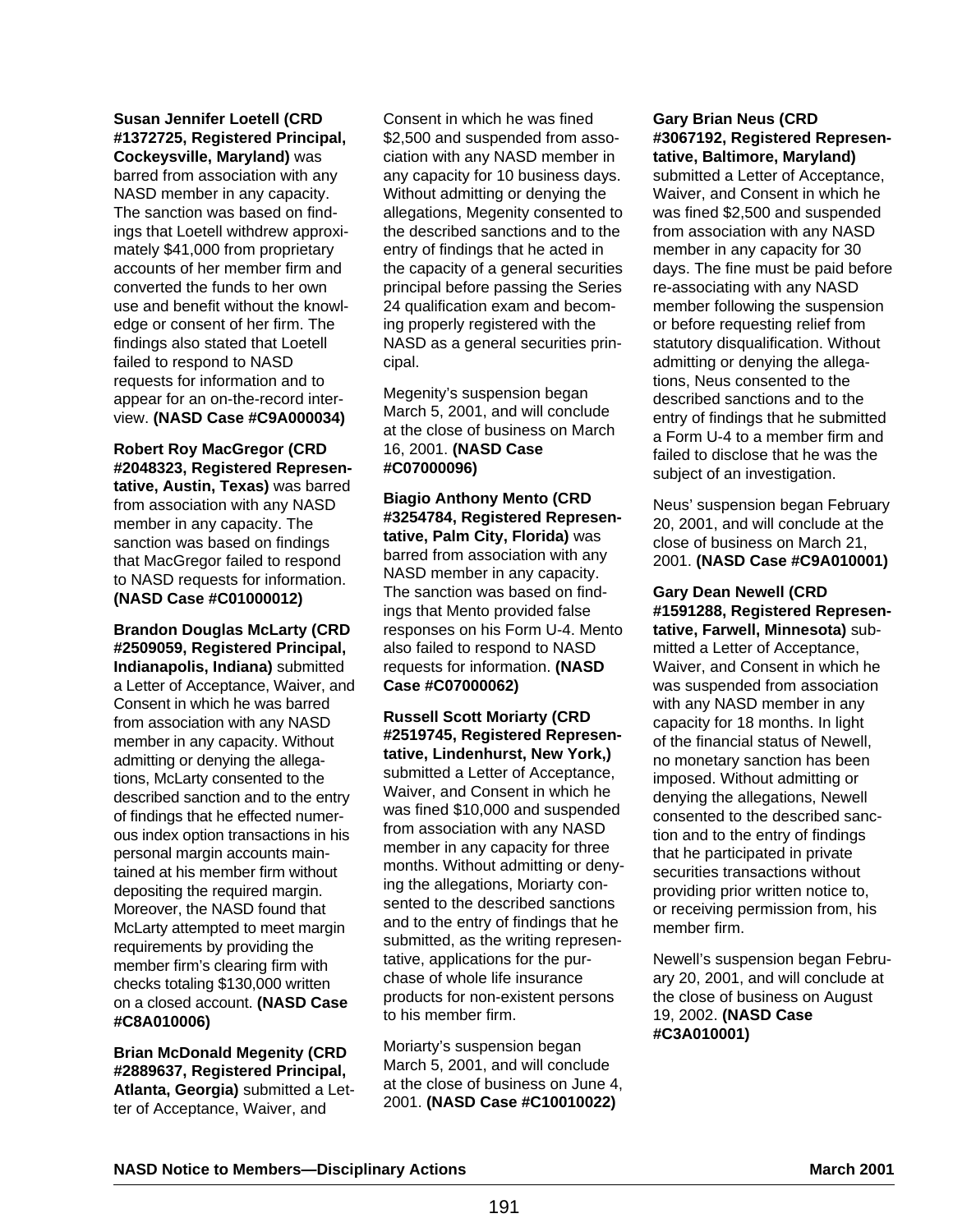# **David Eric Niederkrome (CRD #2220569, Registered Principal,**

**Kirkland, Washington)** submitted an Offer of Settlement in which he was fined \$5,000 and suspended from association with any NASD member in any capacity for 10 days. Without admitting or denying the allegations, Niederkrome consented to the described sanctions and to the entry of findings that he actively solicited the opening of accounts to be used solely as lending accounts and solicited customers with trading accounts to make margin loans and misrepresented the actual or potential risk associated with the loans. The findings also stated that Niederkrome failed to disclose material information to the customers in that they were unaware their funds could be unavailable for longer than they intended or that they might not get repaid at all.

Niederkrome's suspension will begin March 19, 2001, and will conclude at the close of business on March 28, 2001. **(NASD Case #CAF00028)**

**Richard Allen Nunes (CRD #349871, Registered Representative, East Providence, Rhode Island )** submitted a Letter of Acceptance, Waiver, and Consent in which he was barred from association with any NASD member in any capacity. Without admitting or denying the allegations, Nunes consented to the described sanction and to the entry of findings that he engaged in private securities transactions, for compensation, without prior written notice to, or approval from, his member firms. **(NASD Case #C11010003)**

**Russell David Perlmutter (CRD #1930171, Registered Representative, Flushing, New York)** submitted an Offer of Settlement in which he was fined \$5,000 and suspended from association with

any NASD member in any capacity for one year. The fine must be paid before reassociating with any NASD member following the suspension or before requesting relief from any statutory disqualification. Without admitting or denying the allegations, Perlmutter consented to the described sanctions and to the entry of findings that he willfully failed to disclose material facts on his Form U-4.

Perlmutter's suspension began February 20, 2001, and will conclude at the close of business on February 19, 2002. **(NASD Case #C10000177)**

#### **Ryan Jay Posewitz (CRD #2121957, Registered Representative, Green Bay, Wisconsin)** submitted a Letter of Acceptance, Waiver, and Consent in which he was fined \$12,800 and suspended from association with any NASD member in any capacity for 15 business days. Without admitting or denying the allegations, Posewitz consented to the described sanctions and to the entry of findings that he participated in private securities transactions and failed to give written notice to, and receive written approval from, his member firm prior to engaging in such activities.

Posewitz' suspension began February 20, 2001, and will conclude at the close of business on March 12, 2001. **(NASD Case #C8A010001)**

**Richard Alexander Preisig, Jr. (CRD #2372868, Registered Representative, Pelham Manor, New York)** submitted an Offer of Settlement in which he was fined \$25,000 and barred from association with any NASD member in any capacity with the right to reapply in five years. The fine must be paid before reassociating with a member firm or before requesting relief from any statutory disqualification.

Without admitting or denying the allegations, Preisig consented to the described sanctions and to the entry of findings that he trained registered representatives to aggressively telemarket low-priced, speculative securities underwritten and/or recommended by his member firm to the public. The findings also stated that Preisig directed the representatives to engage in abusive sales practices including making baseless price predictions, making material misrepresentations, omitting material negative information during sales presentations, and discouraging representatives from processing net customer sell orders in the member firm's house stocks. **(NASD Case #CAF990045)**

**Stephen Earl Prout (CRD #857060, Registered Principal, Clovis, California)** was fined \$10,000 and suspended from association with any NASD member in any capacity for one year (which was reduced by three months). The National Adjudicatory Council (NAC) imposed the sanctions following a call for review of an Office of Hearing Officers decision. The sanctions were based on findings that Prout falsified customers' dates of birth on variable annuity applications.

Prout's suspension began February 20, 2001, and will conclude at the close of business on November 19, 2002. **(NASD Case #C01990014)**

**David Reynoso (CRD #2406265, Registered Representative, Westbury, New York)** was fined \$12,500 and suspended from association with any NASD member in any capacity for three months. The fine must be paid before re-associating with any NASD member following the suspension. The sanctions were based on findings that Reynoso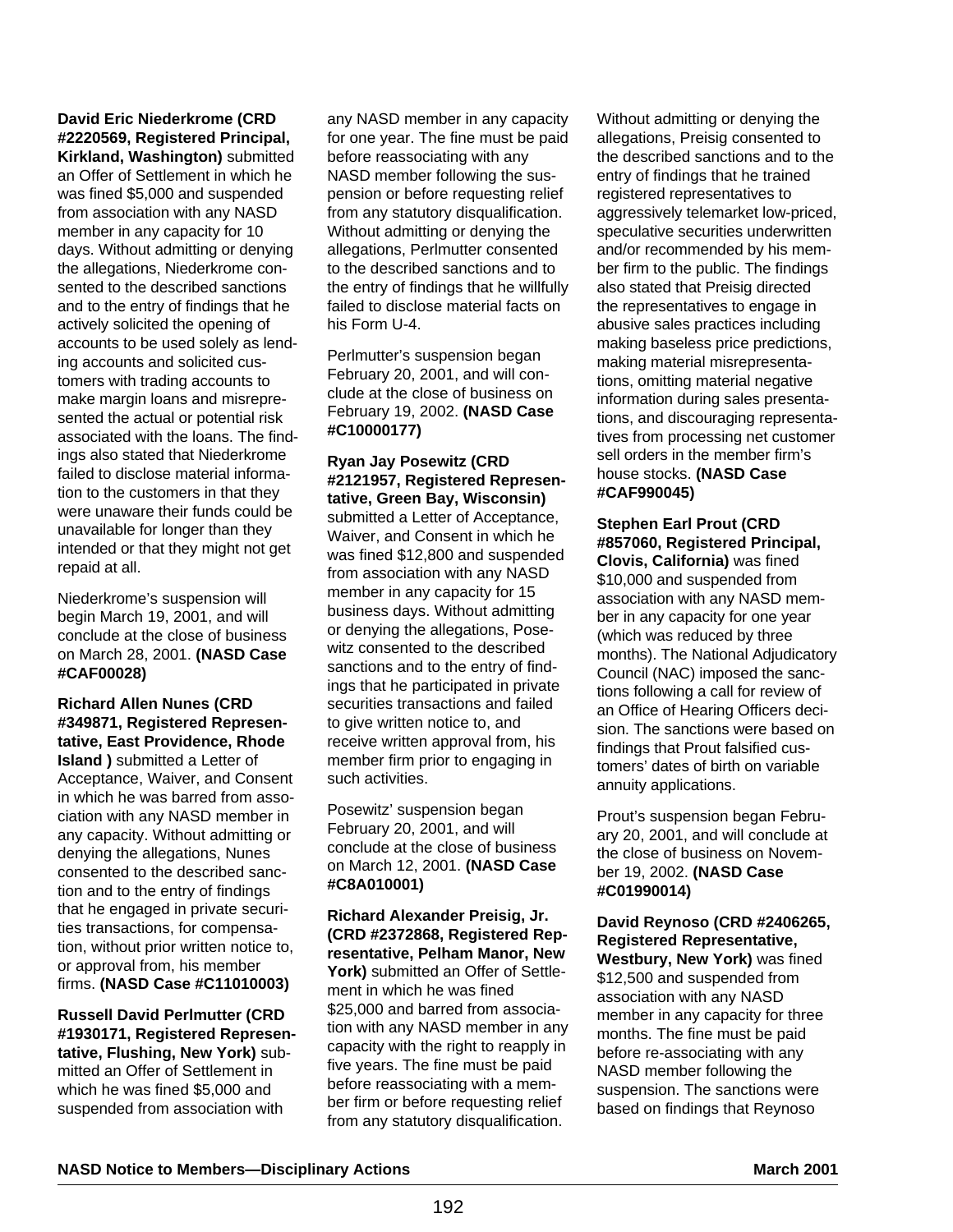effected a transaction in the account of a public customer without the customer's prior knowledge, authorization, or consent and failed to execute a purchase order for a public customer.

Reynoso's suspension began February 5, 2001, and will conclude at the close of business on May 4, 2001. **(NASD Case #C10000099)**

**Shawn Joseph Smith (CRD #2676952, Registered Representative, Edison, New Jersey)** submitted a Letter of Acceptance, Waiver, and Consent in which he was barred from association with any NASD member in any capacity. Without admitting or denying the allegations, Smith consented to the described sanction and to the entry of findings that he failed to respond to NASD requests for information. **(NASD Case #C9B010001)**

**Steven Michael Spicer (CRD #2382732, Registered Representative, Dayton, Ohio)** submitted a Letter of Acceptance, Waiver, and Consent in which he was barred from association with any NASD member in any capacity. Without admitting or denying the allegations, Spicer consented to the described sanction and to the entry of findings that he accepted a \$10,000 check from public customers to purchase an investment on their behalf, failed to make the investment, and placed the funds into an account that he controlled. The findings also stated that Spicer failed to respond to NASD requests for information and documents. **(NASD Case #C8B010003)**

**Michael Arlan Sprick (CRD #1217506, Registered Principal, Odessa, Texas)** was barred from association with any NASD member in any capacity. The sanction was based on findings that Sprick

failed to respond to an NASD request for information. **(NASD Case #C06000015)** 

**Bob Allen Steinberg (CRD #2223889, Registered Representative, Great Neck, New York)**

submitted a Letter of Acceptance, Waiver, and Consent in which he was fined \$7,500 and suspended from association with any NASD member in any capacity for 30 days. The fine must be paid before reassociating with any NASD member following the suspension. Without admitting or denying the allegations, Steinberg consented to the described sanctions and to the entry of findings that he purchased call options in his cash account without having sufficient funds to cover the purchase. The findings also stated that Steinberg effected a purchase of call options in the account of a public customer without the customer's prior knowledge, authorization, or consent.

Steinberg's suspension began March 5, 2001, and will conclude at the close of business on April 3, 2001. **(NASD Case #C10010021)**

**Donna Michelle Thomas-Gardner (CRD #2808748, Registered Representative, East Point, Georgia)** submitted an Offer of Settlement in which she was barred from association with any NASD member in any capacity. Without admitting or denying the allegations, Thomas-Gardner consented to the described sanction and to the entry of findings that she changed a public customer's name and address on a brokerage account without the authorization of the customer. The findings also stated that Thomas-Gardner caused cashier's checks to be issued that were drawn against the customer's account without the authorization of the customer. The NASD found that the checks were negotiated and the proceeds were

used for the benefit of Thomas-Gardner. Furthermore, the findings stated that Thomas-Gardner failed to respond to NASD requests for information. **(NASD Case #C07000081)**

**Gavin John Towers (CRD #2233516, Registered Representative, Cammery, Australia)** submitted a Letter of Acceptance, Waiver, and Consent in which he was barred from association with any NASD member in any capacity. Without admitting or denying the allegations, Towers consented to the described sanction and to the entry of findings that he effected a wire transfer of \$6,049.53 from the account of a public customer, deposited the funds into his personal bank account, and converted the funds to his own use and benefit without the customer's knowledge or consent. The findings also stated that Towers composed a Letter of Authorization that authorized the transfer of the public customer's funds from his account at a member firm into a bank account controlled by Towers. Towers forged the customer's signature to the letter without the customer's knowledge or consent. **(NASD Case #C05010005)**

**Jeffrey Gordon Trolley (CRD #2976992, Registered Representative, Havertown, Pennsylvania)** submitted a Letter of Acceptance, Waiver, and Consent in which he was fined \$5,000 and suspended from association with any NASD member in any capacity for one year. The fine must be paid before re-associating with a member firm following the suspension or before requesting relief from any statutory disqualification. Without admitting or denying the allegations, Trolley consented to the described sanctions and to the entry of findings that he wrote and signed a \$770 check on an association account to an individual to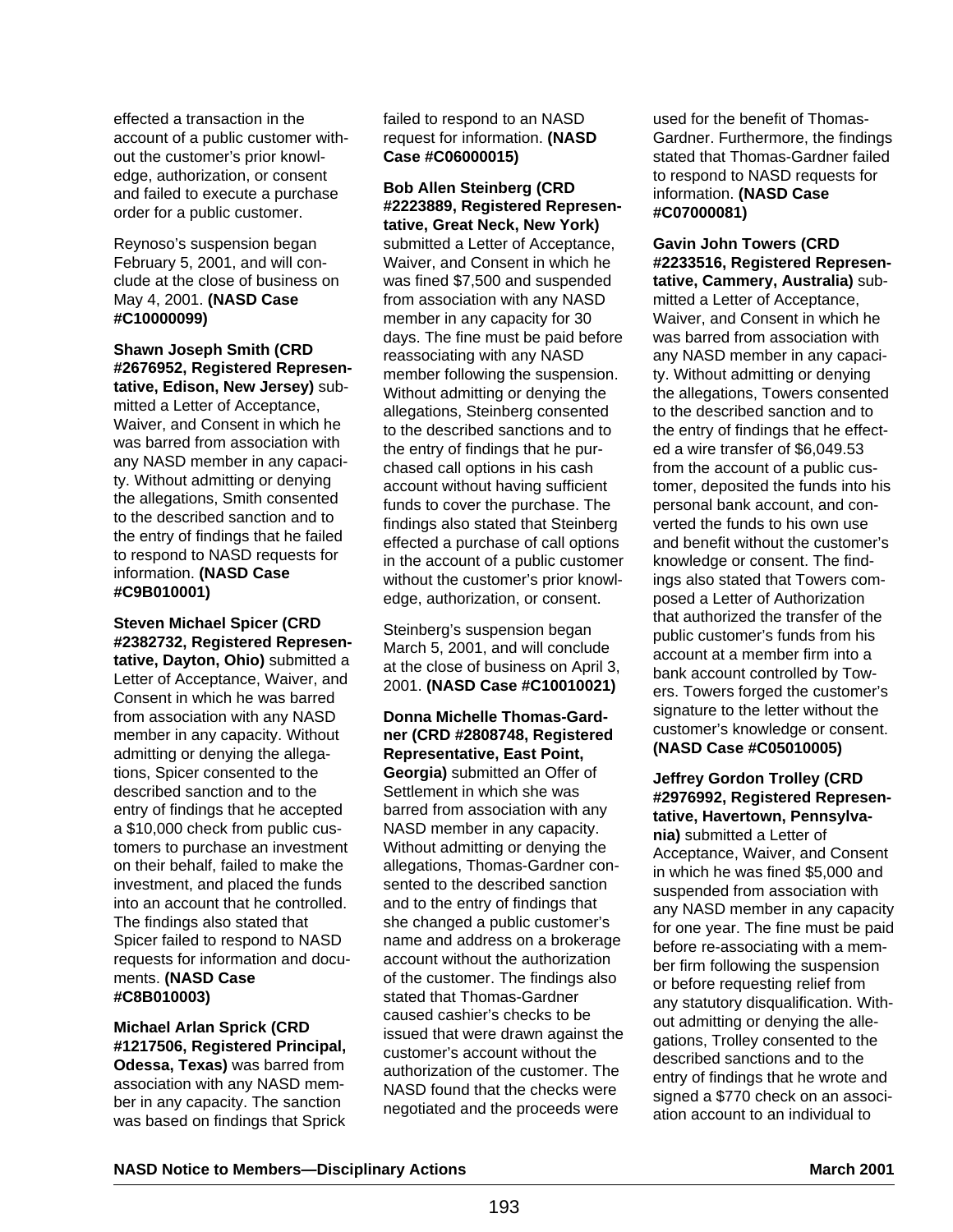compensate him for services performed relating to Trolley's business activities at a member firm although he knew that the payment did not constitute proper use of the funds.

Trolley's suspension began March 5, 2001, and will conclude at the close of business on March 4, 2002. **(NASD Case #C9A010002)**

**Michael Byron Turner (CRD #852773, Registered Representative, Del Mar, California)** was fined \$50,000 and barred from association with any NASD member in any capacity. The sanctions were based on findings that Turner recommended purchase and sale transactions in various securities for the account of a public customer without having reasonable grounds for believing such transactions were suitable for the customer in view of the frequency and nature of the recommended transactions and the customer's financial situation, objectives, circumstances, and needs. Turner also failed to respond to NASD requests for information. **(NASD Case #C02000052)**

**Jason Edward Van Ackeren (CRD #4156341, Associated Person, Omaha, Nebraska)** submitted a Letter of Acceptance, Waiver, and Consent in which he was barred from association with any NASD member in any capacity. Without admitting or denying the allegations, Van Ackeren consented to the described sanction and to the entry of findings that he willfully failed to disclose a material fact on a Form U-4. **(NASD Case #C04010001)**

**Howard Irving Weinstein (CRD #1846150, Registered Representative, Port Washington, New** York) submitted an Offer of Settlement in which he was fined \$10,000 and suspended from association with any NASD

member in any capacity for two years. The fine must be paid before reassociating with a member firm following the suspension or before requesting relief from any statutory disqualification. Without admitting or denying the allegations, Weinstein consented to the described sanctions and to the entry of findings that he failed to respond to NASD requests for information and documents.

Weinstein's suspension will begin March 19, 2001, and will conclude at the close of business on March 18, 2003. **(NASD Case #C10990152)**

# **Individual Fined**

**Austin Francis Mitchel, Jr. (CRD #336780, Registered Representative, Westfield, New Jersey)** submitted a Letter of Acceptance, Waiver, and Consent in which he was censured and fined \$10,000. Without admitting or denying the allegations, Mitchel consented to the described sanctions and to the entry of findings that he failed to display immediately customer limit orders in his member firm's public quotation, when each such order was at a price that would have improved the firm's bid or offer in each such security. **(NASD Case #CMS010003)** 

# **Decision Issued**

**The following decision has been issued by the DBCC or the Office of Hearing Officers and has been appealed to or called for review by the NAC as of February 9, 2001. The findings and sanctions imposed in the decision may be increased, decreased, modified, or reversed by the NAC. Initial decisions for which the time for appeal has not yet expired will be reported in the next Notices to Members.**

**U.S. Rica Financial, Inc. (CRD #38742, San Jose, California) and Vinh Huu Nguyen (CRD #2374393, Registered Principal, San Jose, California)** were fined \$240,000, jointly and severally, and required to disgorge \$58,579.83, plus interest, jointly and severally. In addition, the firm was expelled from NASD membership, and Nguyen was barred from association with any NASD member in any principal capacity. Nguyen was also suspended from association with any NASD member in any capacity for two years. The sanctions were based on findings that the firm, acting through Nguyen, falsely advertised on the firm's Web site that the firm would effect transactions for "free" or in accordance with the firm's published commission schedule, and failed to disclose that the firm might effect transactions on a riskless principal basis and charge markups and markdowns on such transactions. Furthermore, the firm, acting through Nguyen, engaged in securities fraud by failing to disclose, in connection with customer transactions, the markups and markdowns charged, retaining "secret profits" in connection with these transactions, and sent confirmations that represented that the firm had acted as an agent and had charged no commissions, or had charged commissions in accordance with its published commission schedule. The firm, acting through Nguyen, also failed to make appropriate memoranda of brokerage orders.

The firm and Nguyen have appealed this action to the NAC and the sanctions are not in effect pending consideration of the appeal. **(NASD Case #C01000003)**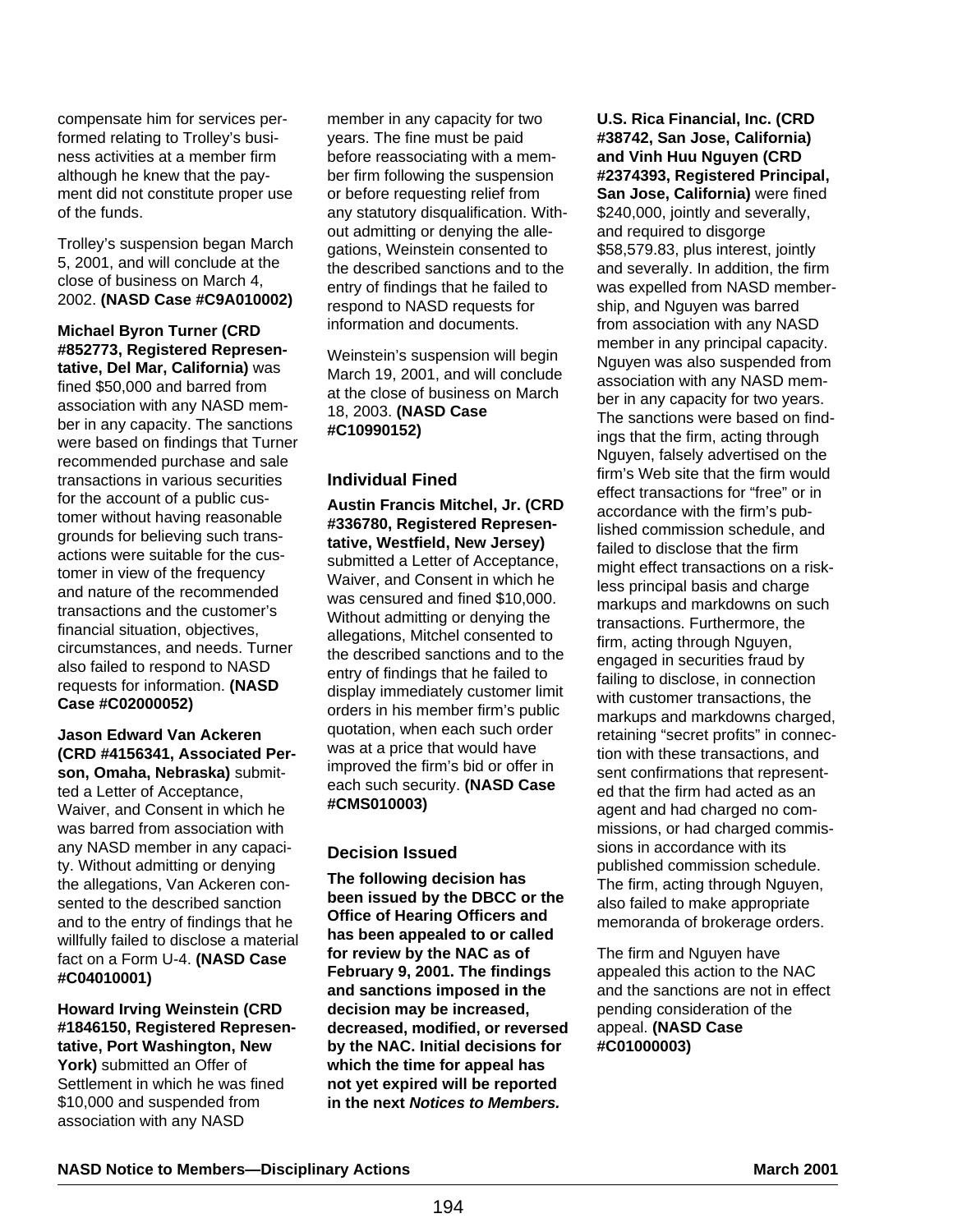# **Complaints Filed**

**The following complaints were issued by the NASD. Issuance of a disciplinary complaint represents the initiation of a formal proceeding by the NASD in which findings as to the allegations in the complaint have not been made, and does not represent a decision as to any of the allegations contained in the complaint. Because these complaints are unadjudicated, you may wish to contact the respondents before drawing any conclusions regarding the allegations in the complaint.**

**Henry Dwayne Bumpers (CRD #2830074, Registered Representative, Tigard, Oregon)** was named as a respondent in an NASD complaint alleging that he engaged in unauthorized trading in the accounts of public customers without their knowledge or consent and in the absence of written or oral authorization to exercise discretion in the accounts. The complaint also alleges that Bumpers exercised discretion in the accounts of public customers without prior written authorization from the customers and prior written acceptance of the accounts as discretionary by his member firm. **(NASD Case #C3B000016)**

### **Jeffrey David Eise (CRD #2164695, Registered Representative, St. Louis, Missouri)** was

named as a respondent in an NASD complaint alleging that he received a \$21,128.29 check from a public customer intended for the purchase of a mutual fund and, without the knowledge or consent of the customer, endorsed the check and converted the customer's funds to his own use and benefit. The complaint also alleges that Eise failed to respond to NASD requests for information. **(NASD Case #C04010002)**

**Gaylon Wayne Laboa (CRD #3134751, Registered Representative, Atlanta, Georgia)** was named as a respondent in an NASD complaint alleging that he received checks totaling \$2,800 from a public customer for investment purposes. The complaint alleges that Laboa failed to deposit these checks in the customer's account and, instead, converted the funds to his own use and benefit without authorization from the customer. The complaint also alleges that Laboa failed to respond to NASD requests to appear for an on-the-record interview. **(NASD Case #C07010007)**

**Jang Soo Lim (CRD #2881926, Registered Representative, Forest Hills, New York)** was named as a respondent in an NASD complaint alleging that he arranged for \$15,000 in loans to be issued against the life insurance policy of a public customer without the customer's knowledge, authorization, or consent and converted and/or misused the loan proceeds. The complaint also alleges that Lim forged the signature of the customer on checks issued by an insurance company to the customer in connection with the conversion. In addition, the complaint alleges that Lim failed to respond to NASD requests for information. **(NASD Case #C10010019)**

**Danny Ray Parker (CRD #1921892, Registered Representative, New Carney, Texas)** was named as a respondent in an NASD complaint alleging that he received a \$7,000 check from an insurance customer, wrote his own name in the payee section of the check, and endorsed it, without the customer's authorization, knowledge, or consent. The complaint also alleges that Parker failed to respond to NASD requests for information. **(NASD Case #C06010001)**

**Frank Jack Zangara (CRD #1551637, Registered Principal, Hicksville, New York)** was named as a respondent in an NASD complaint alleging that he executed separate sales of U.S. Treasury STRIPS to a public customer and charged the customer excessive markups for each of the sales. The complaint also alleges that Zangara failed to respond to NASD requests for information. **(NASD Case #C10010027)**

#### **Firms Expelled For Failing To Pay Fines, Costs, And/Or Provide Proof Of Restitution In Connection With Violations**

**Cambridge Capital, LLC,** Garden City, New York (February 9, 2001)

**First Madison Securities, Inc.,** Boca Raton, Florida (February 9, 2001)

**Harbay, Kessef & Co.,** Columbus, Ohio (February 9, 2001)

**Providential Securities, Inc.,** Fountain Valley, California (February 9, 2001)

**William & Co. Capital Markets, Ltd,** Long Valley, New Jersey (February 9, 2001)

#### **Individuals Whose Registrations Were Revoked For Failure To Pay Fines, Costs And/Or Provide Proof Of Restitution In Connection With Violations**

**Cohen, Jason A.,** Searingtown, New York (February 9, 2001)

**Feyerabend, James A.,** Jr., Bristol, Connecticut (February 9, 2001)

**Pascente, Christopher B.,** Aurora, Illinois (February 9, 2001)

**Sutter, Mark,** Scottsdale, Arizona (February 9, 2001)